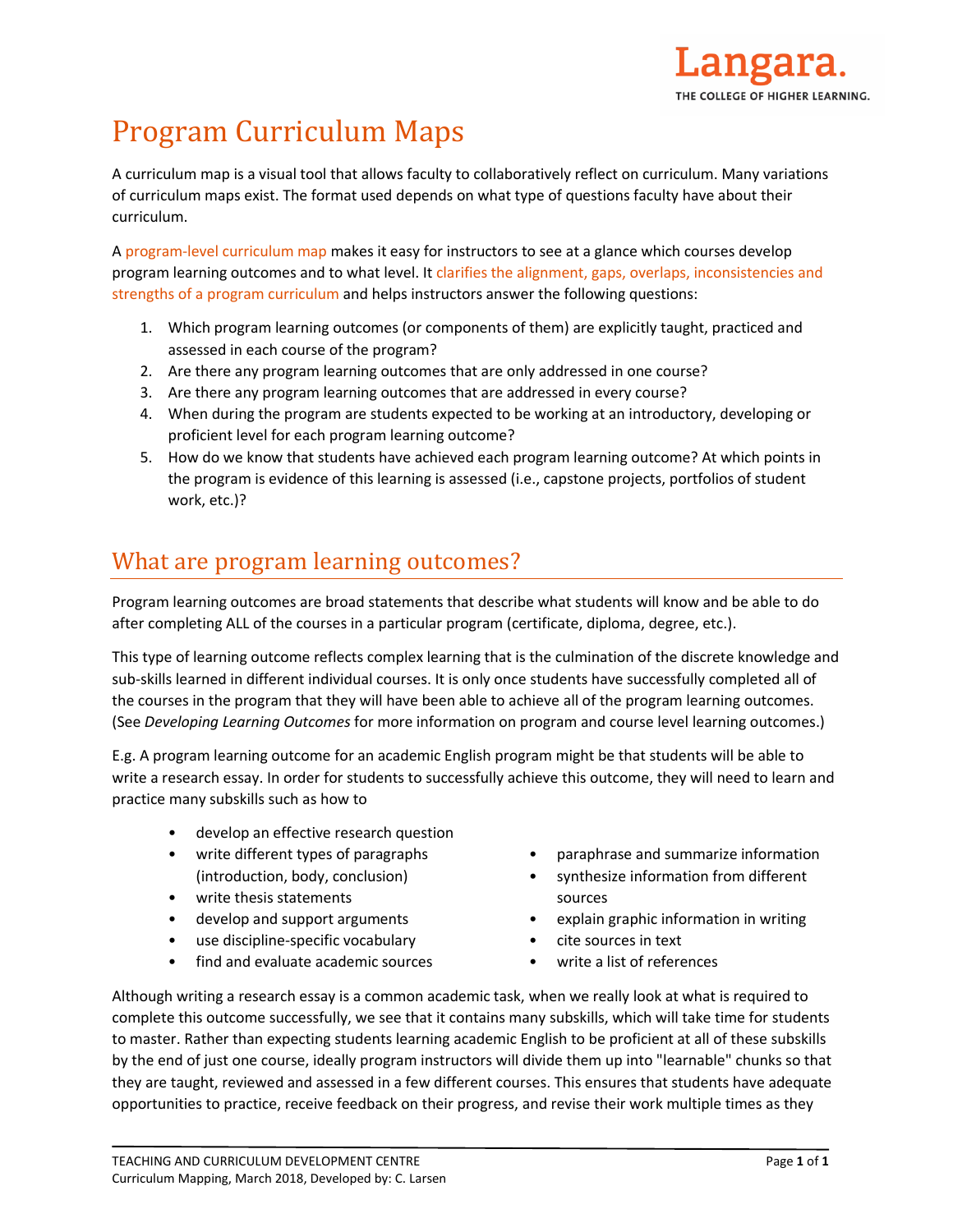

develop the knowledge and skills necessary to achieve the broader intended outcome of writing a research essay in another language. A curriculum map allows instructors to see at a glance which courses in the program support that learning pathway.

In all disciplines, it is common for different aspects or components of a program-level learning outcome to be taught in different courses or to be taught at differing levels of complexity. This means information and skills are being broken down for the learners, and they are being given multiple opportunities to review, practice, synthesize and apply what they are learning. Hopefully, it also means that students are getting multiple opportunities to receive feedback on their progress.

However, if every program-level learning outcome is part of every course, there is likely too much overlap in the curriculum. Conversely, if a program-level learning outcome is only covered in one course, students may not be getting enough opportunities to practice, apply and receive feedback on the complex information and skills they are learning.

Mapping the curriculum allows instructors to easily see these gaps, overlaps, and inconsistencies in order to enhance their curriculum.

### What does a typical program curriculum map look like?

| <b>Curriculum Map for Psychology</b> |                                  |                |                |                |  |
|--------------------------------------|----------------------------------|----------------|----------------|----------------|--|
| Required<br>Courses                  | <b>Program Learning Outcomes</b> |                |                |                |  |
|                                      | $LO$ #1: Lorem                   | $LO$ #2: Lorem | $LO$ 3#: Lorem | $LO$ #4: Lorem |  |
|                                      | ipsum                            | ipsum          | ipsum          | ipsum          |  |
| <b>PSYC 1000</b>                     | exploring                        |                | exploring      |                |  |
| <b>PSYC 1100</b>                     |                                  | exploring      |                |                |  |
| <b>PSYC 1200</b>                     |                                  | developing     |                | exploring      |  |
| <b>PYSC 2000</b>                     | developing                       |                | developing     |                |  |
| <b>PYSC 2100</b>                     |                                  | demonstrating  |                |                |  |
| PYSC                                 |                                  |                | demonstrating  | developing     |  |

Below is an example of a simple curriculum map used to reflect on when and how program learning outcomes are addressed in the curriculum (see last page for more complex map).

The example curriculum map above uses *exploring (exp)*, *developing (dev)*, and *demonstrating (dem)* to indicate different stages of learning that students move through on their way to achieving the broader program learning outcome. When a concept or skill related to the outcome is *meaningfully* assessed (e.g., by an exam question, a paper, a project, a presentation, a lab assignment, a performance, a creative work etc.) at one of these levels, we place EXP or DEV in the appropriate cell of the table. When the broader program learning outcome is being assessed (e.g., in a capstone project, portfolio, creative work etc.), we place DEM in the cell.

*Exploring (EXP):* Students learn, practice and are assessed on basic or foundational ideas, concepts or subskills related to the outcome. For example, students are explicitly taught, practice and get feedback on their achievement of 1-2 components, concepts or subskills required to achieve the broader outcome.

*Developing* **(DEV):** Students learn additional information and/or skills required to achieve the outcome and demonstrate their knowledge or ability at an increasingly complex level. In assessment tasks, they may be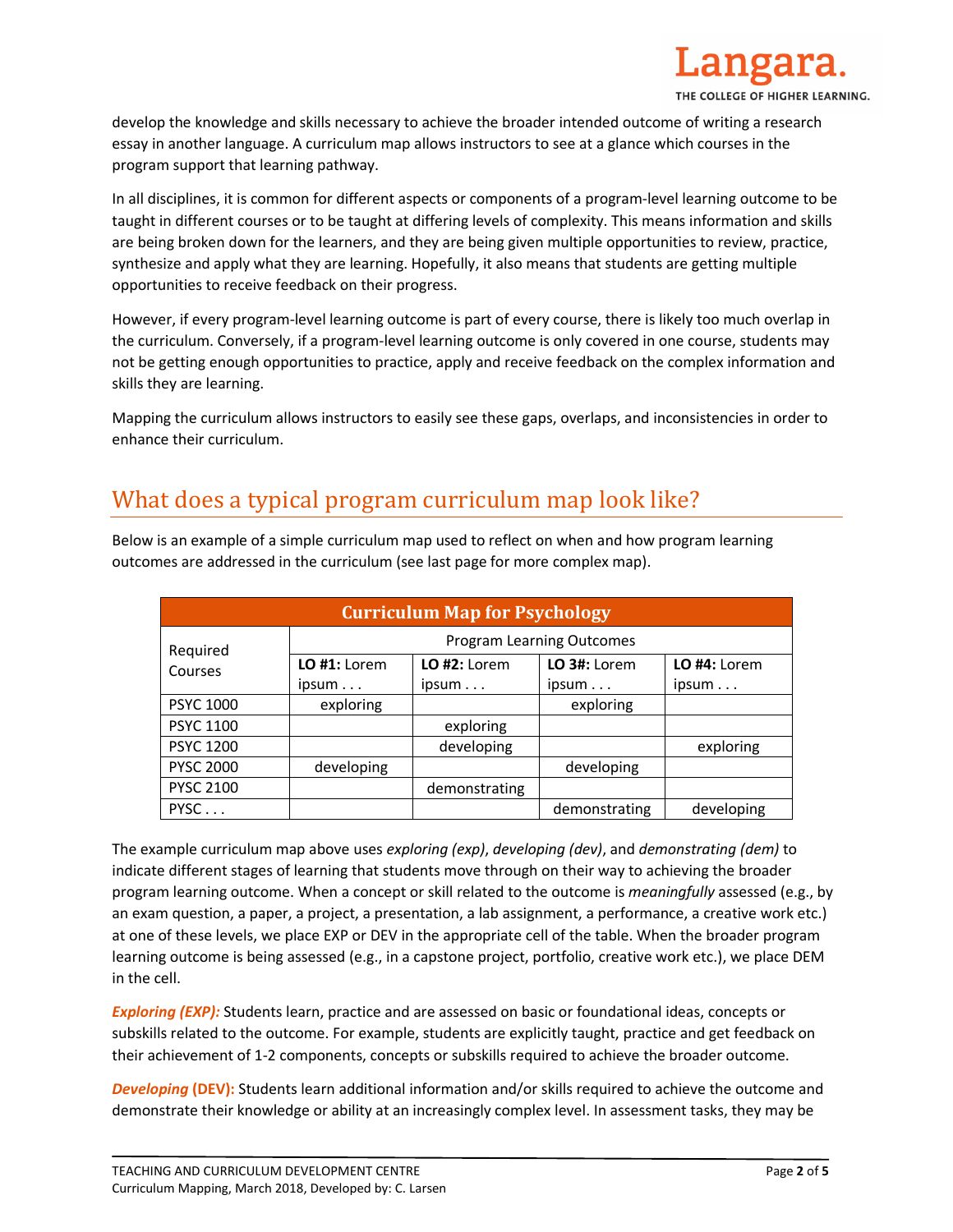

asked to demonstrate understanding of the relationships between concepts or events, synthesize 2-3 key concepts, and/or apply 2-3 skills to solve a problem or produce a work.

*Demonstrating* **(DEM):** Students demonstrate that they can accomplish the program learning outcome at a level expected from a successful graduate of the program. Assessment tasks may require them to synthesize and generalize what they've learned to novel topics and/or situations, draw on what they've learned to creatively solve complex novel problems or produce new work, or reflect on and explain how a portfolio of their work demonstrates achievement of the program learning outcomes. Common types of assessment used include capstone projects, portfolios, performance pieces, research papers etc. that require students to demonstrate knowledge and skills they've gained from the program overall rather than from only one course.

This type of evidence of student learning (achievement of the program-level learning outcomes) can be regularly collected, reviewed and discussed by all instructors in the program to evaluate whether or not students are achieving the program learning outcomes and how the curriculum could be enhanced to further support student learning.

## What should I look for in my curriculum map?

As mentioned above, a curriculum map is a tool to help instructors identify the alignment, gaps, overlaps, inconsistencies and strengths of a program curriculum. It allows us to see if students have enough opportunities to develop, demonstrate and receive feedback on their knowledge and skills across multiple courses.

#### **Overlap in the curriculum** can

be seen when every cell below a particular learning outcome is filled. This suggests that information related to that learning outcome may be covered in too many courses.

| <b>Curriculum Map for Psychology</b> |                           |                |                |                |  |
|--------------------------------------|---------------------------|----------------|----------------|----------------|--|
| Required                             | Program Learning Outcomes |                |                |                |  |
| Courses                              | $LO$ #1:Lorem             | $LO$ #2: Lorem | $LO$ 3#: Lorem | $LO$ #4: Lorem |  |
|                                      | ipsum                     | ipsum          | ipsum          | ipsum          |  |
| <b>PSYC 1000</b>                     | <b>EXP</b>                |                | EXP            |                |  |
| <b>PSYC 1100</b>                     | <b>EXP</b>                | EXP            | <b>DEV</b>     |                |  |
| <b>PSYC 1200</b>                     | <b>DEV</b>                | <b>DEV</b>     |                | <b>EXP</b>     |  |
| <b>PYSC 2000</b>                     | <b>DEV</b>                |                | <b>DEM</b>     | <b>DEV</b>     |  |
| <b>PYSC 2100</b>                     | <b>DEV</b>                | DEM            |                |                |  |

Each course should support at least one and ideally more than one program learning outcome. However, *meaningfully ass*essing all program learning outcomes in one course, even at an introductory level, may not be possible and should not be the goal. This may suggest that too much is being covered in that one particular course.

#### **Gaps in the curriculum** can

be seen when very few cells under a particular learning outcome are filled or when an EXP, DEV, or DEM is missing. This suggests that students may not have enough opportunities to learn and practice the knowledge and/or skills related to that learning outcome.

| <b>Curriculum Map for Psychology</b> |                           |              |                |              |
|--------------------------------------|---------------------------|--------------|----------------|--------------|
| Required                             | Program Learning Outcomes |              |                |              |
| Courses                              | $LO$ #1:Lorem             | LO #2: Lorem | $LO$ 3#: Lorem | LO #4: Lorem |
|                                      | ipsum                     | ipsum        | ipsum          | ipsum        |
| <b>PSYC 1000</b>                     | EXP                       |              | EXP            |              |
| <b>PSYC 1100</b>                     |                           | EXP          | <b>DEV</b>     |              |
| <b>PSYC 1200</b>                     |                           | <b>DEV</b>   |                | <b>EXP</b>   |
| <b>PYSC 2000</b>                     | <b>DEV</b>                |              | <b>DEM</b>     |              |
| <b>PYSC 2100</b>                     | DEM                       | <b>DFM</b>   |                |              |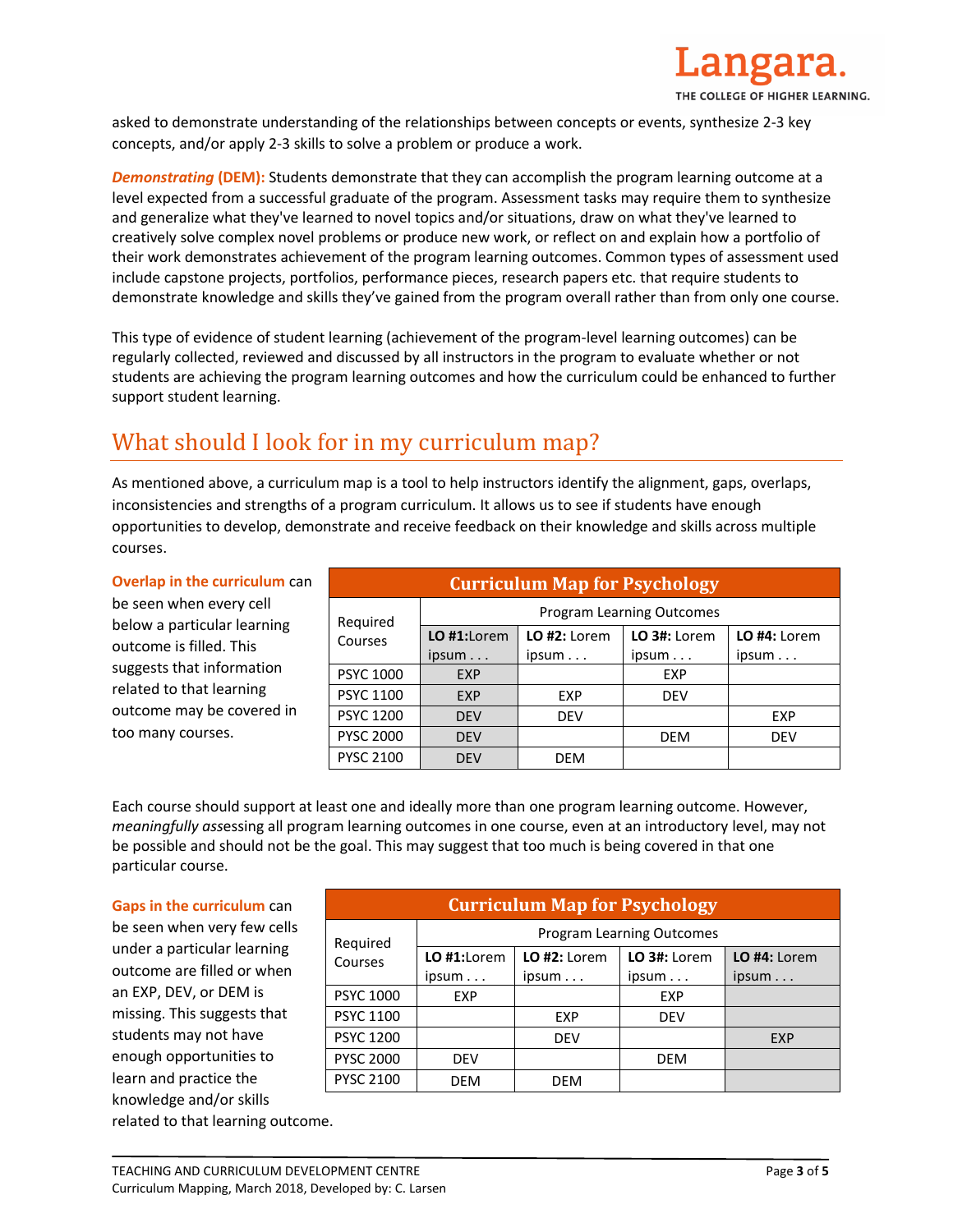Finally, **inconsistencies in the curriculum** can be seen if a required course does not seem related to any program learning outcome. Instructors may want to discuss whether the course should still be required or whether an important program learning outcome has been missed.

| <b>Curriculum Map for Psychology</b> |                           |                |              |              |  |
|--------------------------------------|---------------------------|----------------|--------------|--------------|--|
| Required<br>Courses                  | Program Learning Outcomes |                |              |              |  |
|                                      | $LO$ #1:Lorem             | $LO$ #2: Lorem | LO 3#: Lorem | LO #4: Lorem |  |
|                                      | ipsum                     | ipsum          | ipsum        | ipsum        |  |
| <b>PSYC 1000</b>                     | EXP                       |                | <b>EXP</b>   |              |  |
| <b>PSYC 1100</b>                     |                           | <b>EXP</b>     | <b>DEV</b>   |              |  |
| <b>PSYC 1200</b>                     |                           |                |              |              |  |
| <b>PYSC 2000</b>                     | <b>DEV</b>                |                | <b>DEM</b>   |              |  |
| <b>PYSC 2100</b>                     | <b>DEM</b>                | <b>DEM</b>     |              |              |  |

Adapted from: California State University, *Creating a Curriculum Map*  <http://www.ced.csulb.edu/offices/assessment-office/creating-curriculum-map>

See *Example Program Curriculum Map* handout for more detailed example.